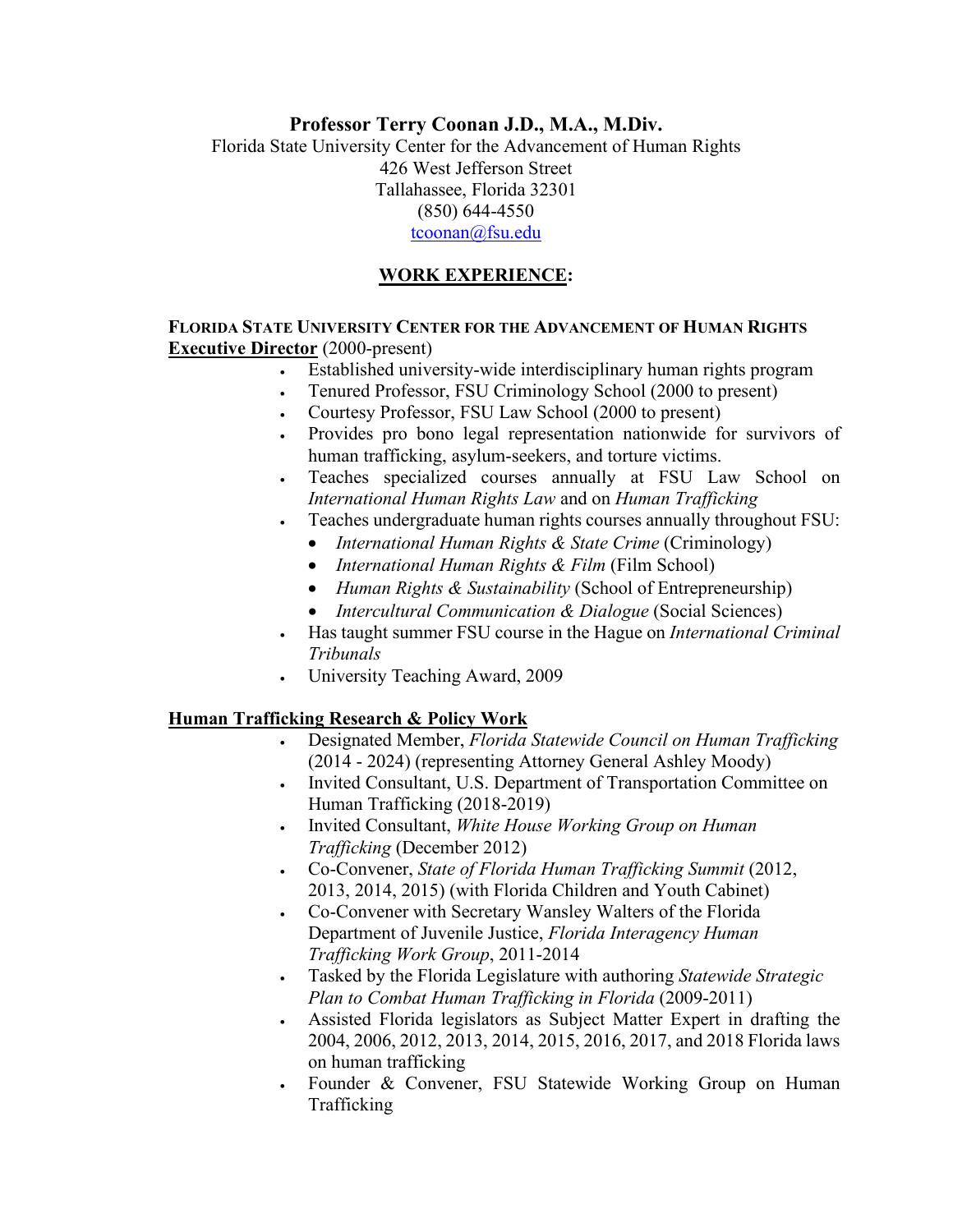• Co-Author of 2004 Report *Florida Responds to Human Trafficking*

## **Human Trafficking Training & Teaching Expertise**

- **U.S. Department of Justice/Community Oriented Policing Services (COPS) Office** (Subject Matter Expert & Curriculum Designer, 2019- 2020).
- **Florida College of Advanced Judicial Studies** (Designer & Lead Trainer, *Human Trafficking: Slavery's Makeover*) (2018, 2019)
- **Florida Supreme Court & Appellate Court Judges** (Designer & Lead Trainer, *What Florida Judges Need to Know About Human Trafficking* (2015)
- **National Judicial College** (Curriculum Designer & Lead Trainer trained over 2000 state judges on human trafficking law and policy in 35+ states, 2011-2019)
- **USDOJ Bureau of Justice Assistance** ("BJA") (Curriculum Designer and Trainer of initial federal law enforcement curriculum on human trafficking, 2005 (*Human Trafficking in the United States: Promoting Law Enforcement Awareness*)
- **Florida Department of Law Enforcement (**Curriculum Designer and Lead Trainer, including *40 Hour Advanced Investigator Course*)
- **Florida Office of the Attorney General (**Curriculum Designer and Lead Trainer, 16 Hour Human Trafficking Training Curriculum; 2 Hour Human Trafficking Training for Victim Advocates)
- **Florida Department of Business and Professional Regulation (**Curriculum Designer and Lead Trainer)
- **Florida Department of Children and Families (**Curriculum Designer and Trainer)
- **Florida Department of Health (**Curriculum Designer & Lead Trainer)
- **Florida Sheriffs Association** (Lead Trainer)
- **Florida Regional Community Policing Institute** (Lead Trainer)
- **U.S. State Department**, Kazakhstan (Lead Trainer)
- **USAID**, Tbilisi, Georgia (Lead Trainer)
- **Florida Catholic Conference of Bishops** (Curriculum Designer and Lead Trainer)
- NGO anti-trafficking consultant (Thailand, Russia, Georgia, Ukraine, Panama, Chile, Argentina)
- Trained law enforcement officers and service providers nationwide on:
	- 40 Hour Advanced Investigator Course on Human Trafficking
	- Best Practices in Law Enforcement Trafficking Investigations
	- Best Practices in Trafficking Victim Care
	- Collaborative Work Between Law Enforcement and Service Providers
	- Trauma Informed Care of Trafficking Victims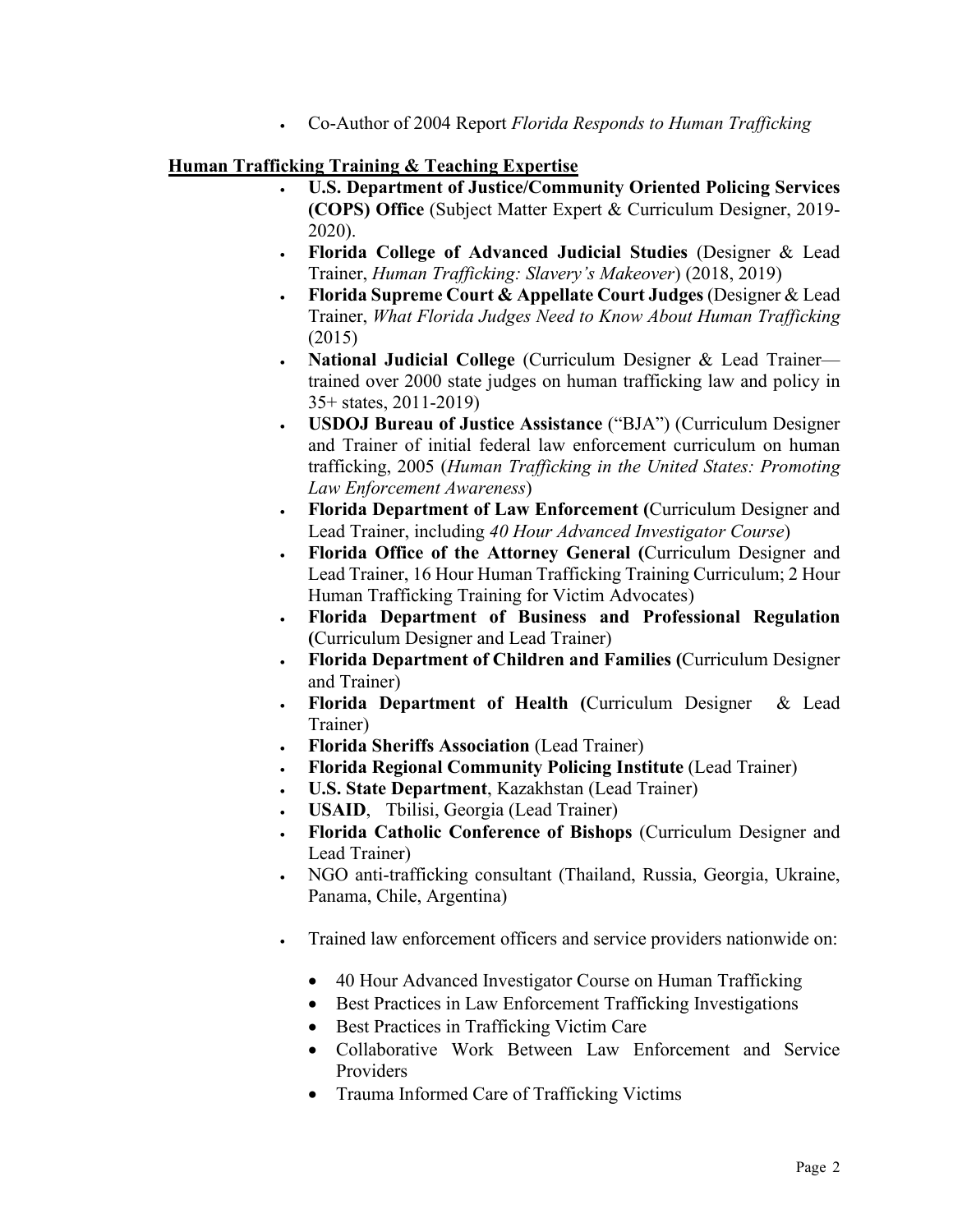- Child Trafficking Victim Care
- Trafficking Awareness for Health Care Professionals
- Trafficking Awareness for School Safety Officers
- Trafficking Awareness for Prosecutors
- Trafficking Awareness for State Judges

#### **Publications**

"287(g): A Solution in Search of a Problem," *Criminology and Public Policy* (2013)

"The Scourge of Human Trafficking," Book Chapter in *Strangers No Longer* (Paulist Press, 2013)

"Silence Kills," *International Journal of Transitional Justice* (2012)

*Statewide Strategic Plan to Combat Human Trafficking in Florida* (2011)

"Anatomy of a Sex Trafficking Case," *St. Thomas University Intercultural Human Rights Law Review* (2010)

"The Trafficking Victim Protection Act: A Work in Progress," *St. Thomas University Intercultural Human Rights Law Review* (2006)

**"**Ancient Evil, Modern Face: The Fight Against Human Trafficking, *Georgetown Journal of International Affairs* (2005)

"Human Trafficking: Victims' Voices in Florida," *Journal of Social Work Research and Evaluation* (2004)

**"**Human Trafficking in the Sunshine State: A Proposed Florida Law on Human Trafficking," *Florida State University Law Review* (2004).

"There Are No Strangers Among Us: Catholic Social Teachings and U.S. Immigration Law," *The Catholic Lawyer* (St. John's University Law Journal) (2000).

"Dolphins Caught in Congressional Fishnets – Immigration Law's New Aggravated Felons," *Georgetown Immigration Law Journal* (1998).

"Tolerating No Margin for Error: The Admissibility of Statements by Alien Minors in Deportation Proceedings," *Texas Tech Law Review* (1998).

"Rescuing History: Legal and Theological Reflections on Making Former Torturers Accountable," *Fordham International Law Journal* (December 1996).

"Moral Opposition to Authoritarian Rule in Chile, 1973-90" (Book Review), *Human Rights Quarterly* (November 1996).

"America Adrift: Refoulement On the High Seas" (U.S. Treaty Obligations and the Haitian Refugee Crisis), *Cincinnati Law Review* (Spring 1995).

"After the Fall: Theology Speaks to Economics and Psychology" (Book Review), *Human Rights Quarterly* (May 1995).

"Prosecuting and Defending Violations of Genocide and Humanitarian Law: The